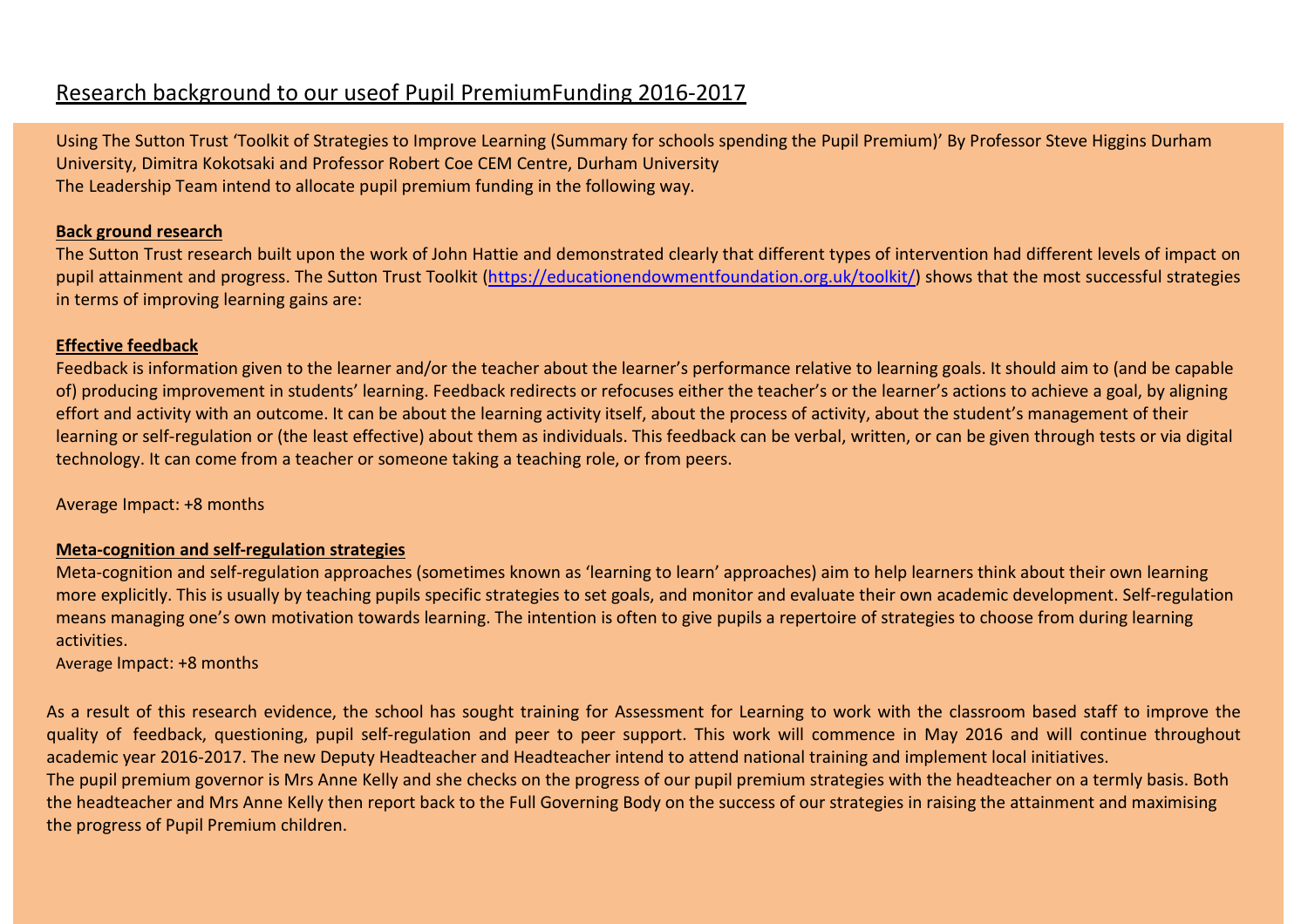| <b>Pupil Premium (PP) Spend and Impact Record - Academic Year 2016-17</b><br>Indicative Pupil Premium Grant = £78,760 |                                                                                                                                                                                      |                                                                                                                                                                                                                                                                                                                        |  |  |  |  |
|-----------------------------------------------------------------------------------------------------------------------|--------------------------------------------------------------------------------------------------------------------------------------------------------------------------------------|------------------------------------------------------------------------------------------------------------------------------------------------------------------------------------------------------------------------------------------------------------------------------------------------------------------------|--|--|--|--|
|                                                                                                                       | What action are we taking to effect this change, using<br>What is it we want to change?<br>What is the net impact on pupil<br>Cost<br>attainment and progress?<br><b>PP</b> funding? |                                                                                                                                                                                                                                                                                                                        |  |  |  |  |
| <b>Prime</b><br>whole<br>school<br>strategy                                                                           | We want to ensure that we are<br>maximising progress by employing<br>the most effective strategies within the<br>Pupil Premium toolkit.                                              | Re audit the PPG March 2016<br>Audit of Assessment for Learning strategies.<br>Training day for teaching staff on strategies for AfL.<br>Training for Teaching Assistants on effective<br>questioning by specialist<br>Coaching sessions for individual staff to improve<br>the effectiveness of their AfL strategies. |  |  |  |  |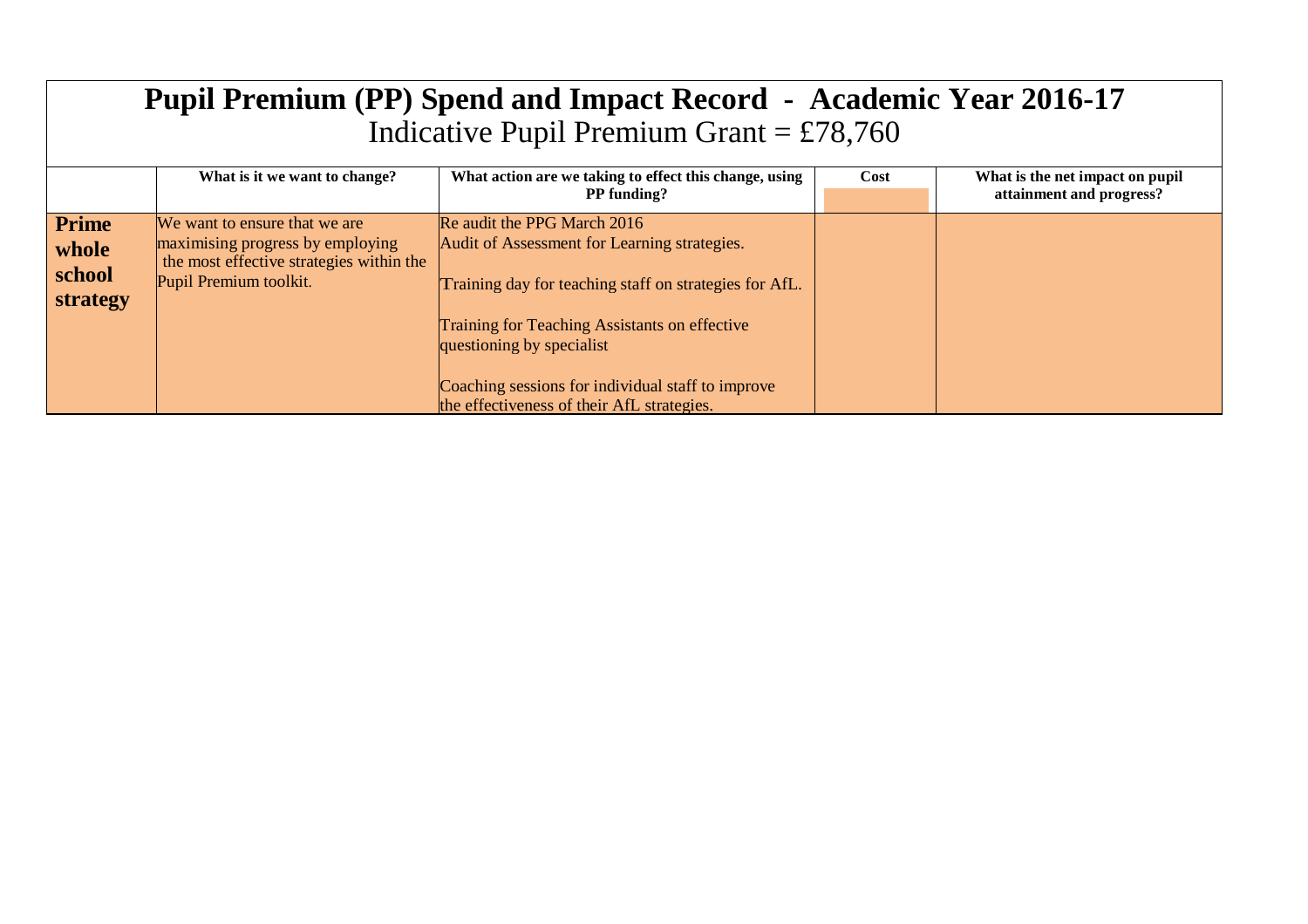| Whole<br><b>School</b><br><b>Initiative</b> | Needs analysis identified many PP<br>children not attending school often<br>enough or being punctual enough.                                                                                                        | Continue to employ family support workers who can<br>ensure that children are in school and learning and<br>work with DHT to continually improve attendance.<br>Two parent support officers have been employed to<br>support families in school primarily those who are<br>Pupil Premium. The services provided include family<br>support for vulnerable families e.g. advice with<br>benefits, help for victims of domestic violence. In<br>school small group work and one to one pastoral<br>support is to be provided to support social emotional<br>and mental health development and improve<br>academic progress.<br>Parent support officers to monitor attendance at<br>school to improve pupil's attendance.<br>Free snack for children who are on the Pupil<br>Premium.<br>Play therapy and play skills training. Home visits.<br>TAF and CAF meetings. | £21357<br>£ 4660<br>£ 9746 |  |
|---------------------------------------------|---------------------------------------------------------------------------------------------------------------------------------------------------------------------------------------------------------------------|-------------------------------------------------------------------------------------------------------------------------------------------------------------------------------------------------------------------------------------------------------------------------------------------------------------------------------------------------------------------------------------------------------------------------------------------------------------------------------------------------------------------------------------------------------------------------------------------------------------------------------------------------------------------------------------------------------------------------------------------------------------------------------------------------------------------------------------------------------------------|----------------------------|--|
|                                             |                                                                                                                                                                                                                     | Liaison between services such as Educational<br>Psychology, SALT and assisting parents with<br>medical appointments and Barnados Burnley<br>support. Breakfast club/After school care – help<br>with costs towards kids club fees are available for<br>parents needing this child care                                                                                                                                                                                                                                                                                                                                                                                                                                                                                                                                                                            |                            |  |
| Whole<br>school<br>initiative               | Based on a needs analysis of PP<br>children, support with social and<br>emotional aspects of play especially at<br>lunchtime is critical to help develop<br>skills of sharing, problem solving and<br>co-operating. | Continue to employ team of 6 playworkers to<br>support the development of social and emotional<br>skills of PP children at lunchtimes.<br>Family support officers to implement play<br>programmes                                                                                                                                                                                                                                                                                                                                                                                                                                                                                                                                                                                                                                                                 | £19958                     |  |
| <b>Whole</b><br>school<br>initiative        | We need to continue to track the<br>performance of PP children more<br>closely as a discrete group so that we<br>can keep regular checks on progress.                                                               | Subscription to tracking system which allows us to<br>monitor the progress of PP children closely and<br>regularly.                                                                                                                                                                                                                                                                                                                                                                                                                                                                                                                                                                                                                                                                                                                                               | £600                       |  |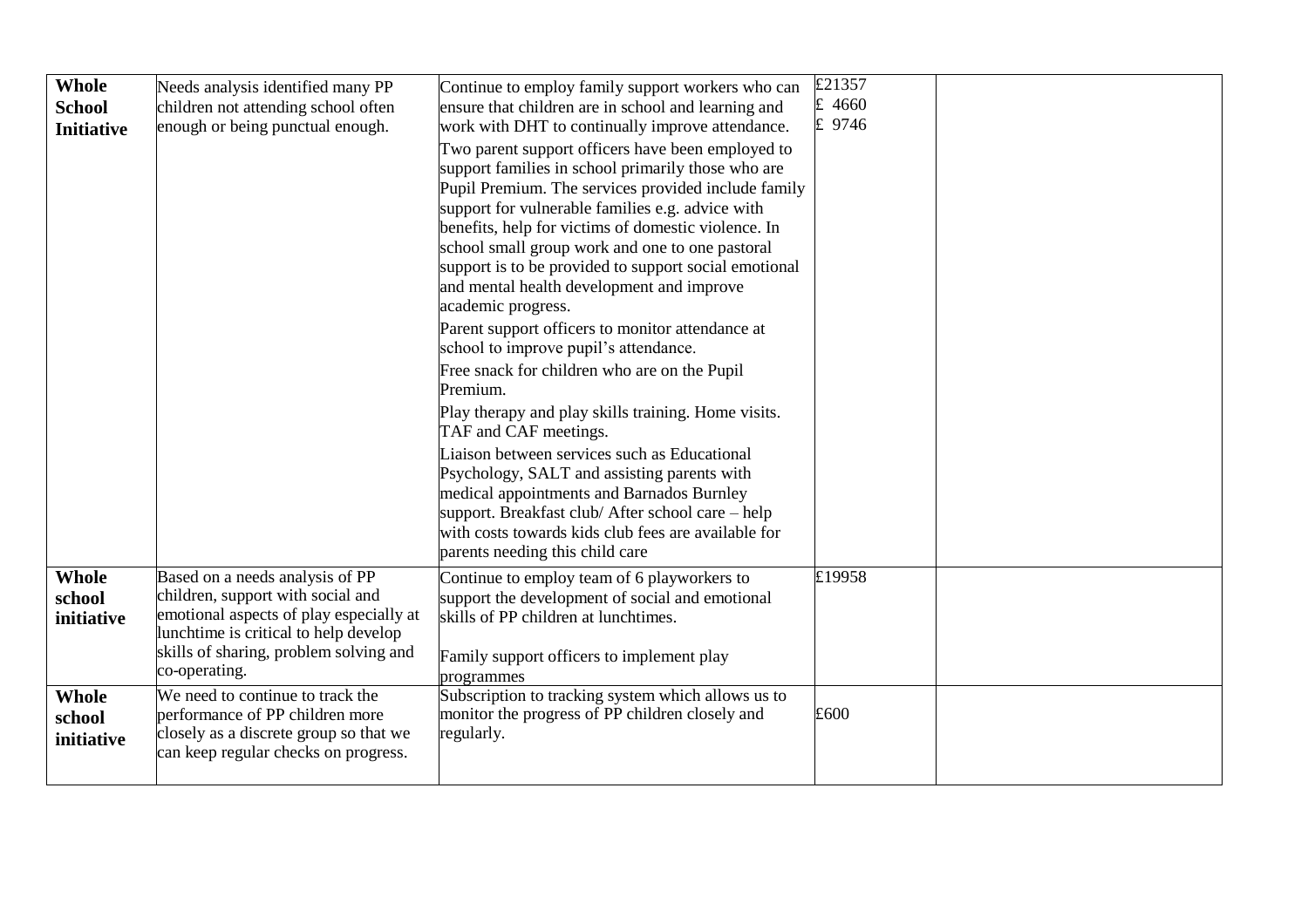| Whole<br>school<br>initiative        | We need to track and monitor the<br>progress of PP children in Reception<br>class. | Purchase tracking software to monitor and record<br>progress and attainment in Reception.                                                                                                    | £600    |  |
|--------------------------------------|------------------------------------------------------------------------------------|----------------------------------------------------------------------------------------------------------------------------------------------------------------------------------------------|---------|--|
| <b>Whole</b><br>school<br>initiative | To improve quality first teaching for<br>Pupil Premium children.                   | Freeing DHT and SLT to act as a coach to all staff<br>to help each member of staff to be the best teacher<br>they can be and make the most possible progress<br>with Pupil Premium children. | £25,396 |  |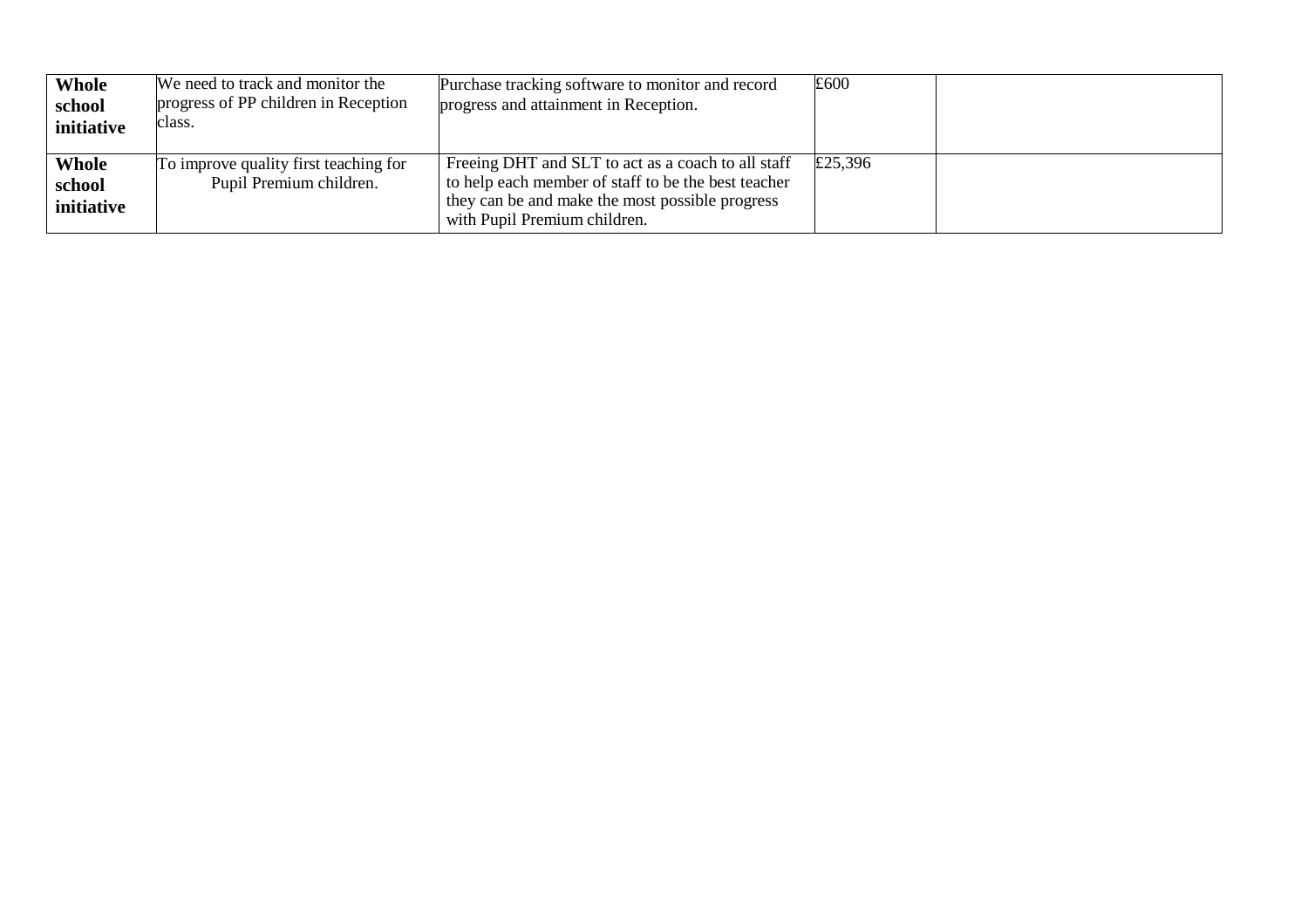| <b>Whole</b> | Workforce development and | SEN specialist teacher for dyslexia and dyscalculia. | £10,000 |  |
|--------------|---------------------------|------------------------------------------------------|---------|--|
| school       | professional development  | Development of the role of Teaching assistants,      |         |  |
| initiative   |                           | training and regular CPD                             |         |  |
|              |                           |                                                      |         |  |
|              |                           | Staff training and courses.                          |         |  |
|              |                           |                                                      |         |  |
|              |                           | Additional teaching assistant to support in class.   |         |  |
|              |                           | Specific early intervention programmes for           |         |  |
|              |                           | communication and language and mathematical          |         |  |
|              |                           | development. Ginger bear groups.                     |         |  |
|              |                           |                                                      |         |  |
|              |                           | Home / school meetings with parent support officers  |         |  |
|              |                           | and teaching staff supply costs for                  |         |  |
|              |                           | Nursery and home visits and thorough assessments.    |         |  |
|              |                           |                                                      |         |  |
|              |                           |                                                      |         |  |
|              |                           | Transition meetings Nursery to Reception, in school  |         |  |
|              |                           | transition through key stages and new classes and    |         |  |
|              |                           | then Year 6 to High School meetings.                 |         |  |
|              |                           |                                                      |         |  |
|              |                           |                                                      |         |  |
|              |                           |                                                      |         |  |
|              |                           |                                                      |         |  |
|              |                           |                                                      |         |  |
|              |                           |                                                      |         |  |
|              |                           |                                                      |         |  |
|              |                           |                                                      |         |  |
|              |                           |                                                      |         |  |
|              |                           |                                                      |         |  |
|              |                           |                                                      |         |  |
|              |                           |                                                      |         |  |
|              |                           |                                                      |         |  |
|              |                           |                                                      |         |  |
|              |                           |                                                      |         |  |
|              |                           |                                                      |         |  |
|              |                           | <b>Total Spend</b>                                   | £82,544 |  |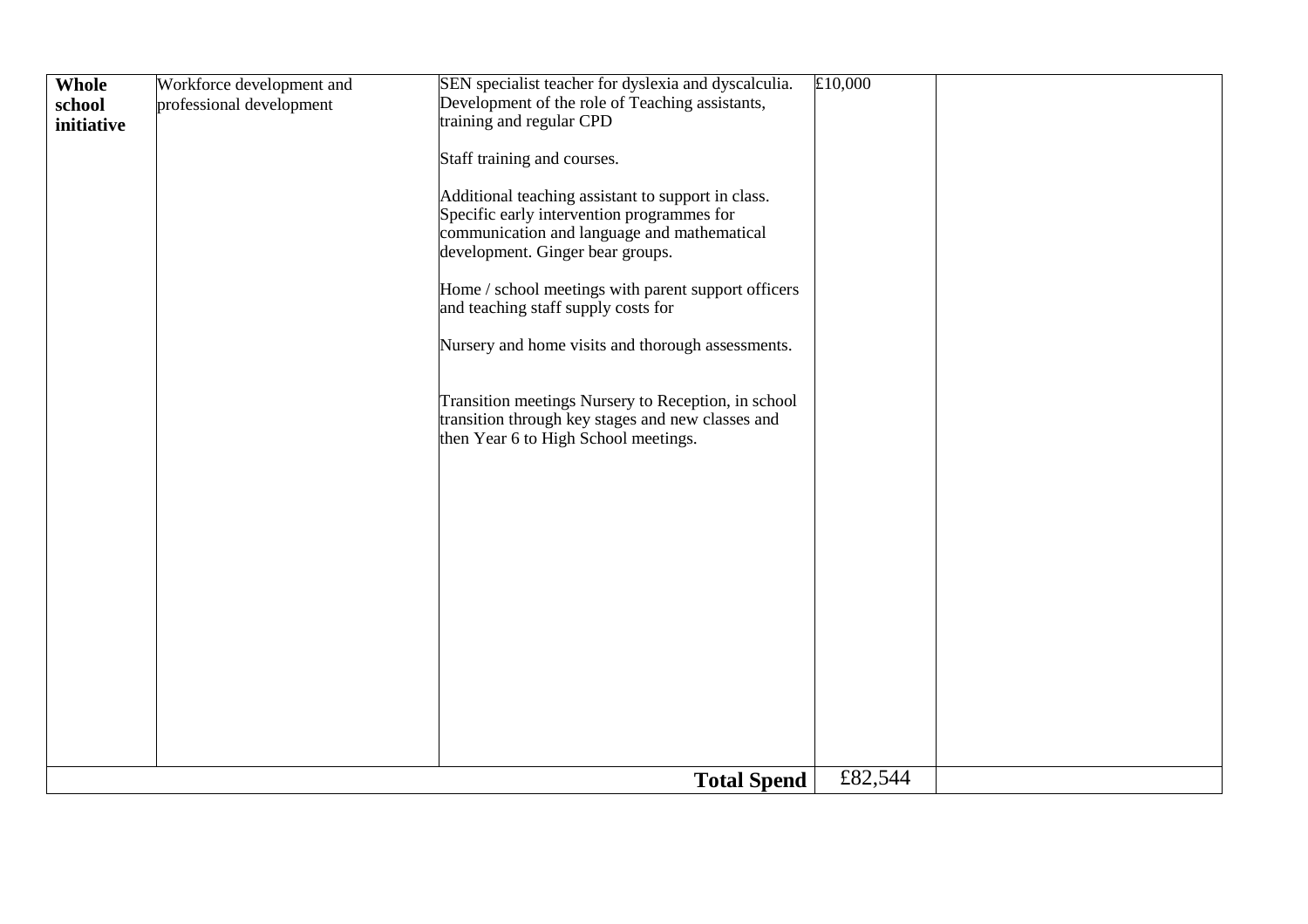|                                    | What is it we want to change?                                                                                                                                                                                                                                                                                                                                                                                                                                     | What action are we taking to effect this change, using<br>PP funding?                                                                                                                                                                                                                                                                                                                                                                                                   | <b>Additional</b><br>Cost                    | What is the<br>net impact on<br>pupil |
|------------------------------------|-------------------------------------------------------------------------------------------------------------------------------------------------------------------------------------------------------------------------------------------------------------------------------------------------------------------------------------------------------------------------------------------------------------------------------------------------------------------|-------------------------------------------------------------------------------------------------------------------------------------------------------------------------------------------------------------------------------------------------------------------------------------------------------------------------------------------------------------------------------------------------------------------------------------------------------------------------|----------------------------------------------|---------------------------------------|
| <b>Current</b><br><b>Reception</b> | GLD for all pupils.<br>Poor attendance for reception children<br>interrupting learning time                                                                                                                                                                                                                                                                                                                                                                       | TAs to support children's PSED development by<br>teaching and modelling the prime areas of learning<br>in provision.                                                                                                                                                                                                                                                                                                                                                    |                                              |                                       |
| $(2015 - 2016)$                    | Children with poorly developed pencil<br>grip (below in Physical development).<br>Children need support in forming<br>recognisable letters                                                                                                                                                                                                                                                                                                                        | Family support officer to monitor the attendance and<br>punctuality.<br>TA to support.                                                                                                                                                                                                                                                                                                                                                                                  | Additional cost of health<br>care equipment. |                                       |
|                                    | Children with regular health care need. As<br>a result have low self-confidence and<br>interrupted learning time.<br>Low on entry literacy levels for PP<br>children. Especially with<br>CLL<br>Several PP children in<br>Year R have barriers to<br>learning in SEND,<br>attendance, behaviour,<br>social and emotional needs<br>and attitudes to learning.<br>Induction with all parents<br>by Family support officer,<br>transition from Nursery to<br>school. | TA to support to allow full access to curriculum<br>opportunities.<br>Differentiated literacy / phonics. One-to one<br>reading. Phonics booster sessions (TA's to lead<br>literacy interventions planned by teachers) TA's to<br>lead Speech and Language sessions.<br>Teacher to be trained in EAL and to train other<br>staff members<br>Phonics sessions/library sessions with parents<br>Stay and play sessions / family Friday events<br>Nurture groups run by TA3 |                                              |                                       |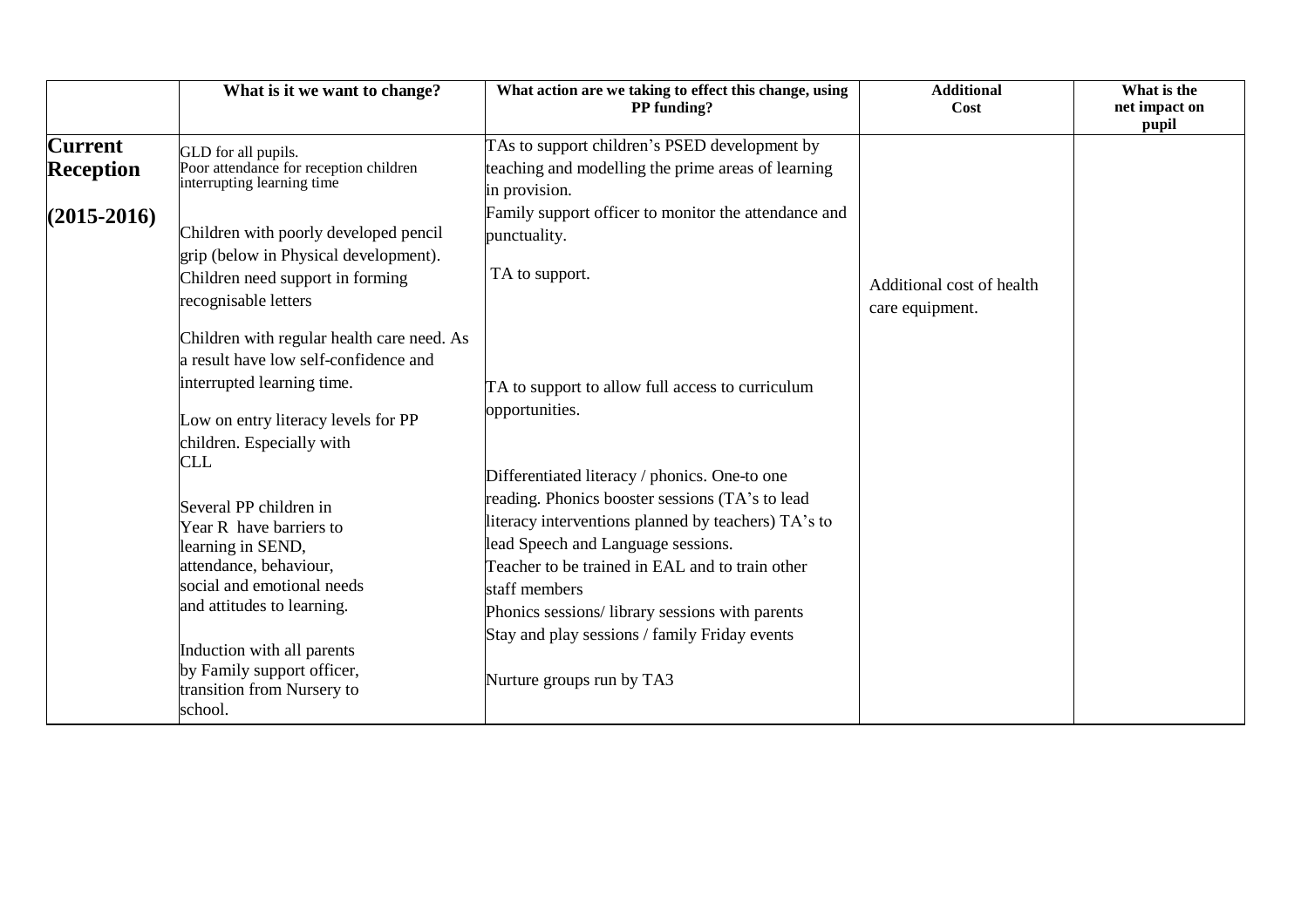| Year 1<br>children | We aim to close the gap in attainment<br>between PP and non PP children.<br>We want to improve social skills of PP<br>children.<br>We want to give PP children additional<br>support that isn't available at home with<br>basic skills.                                             | Planned interventions through TA in numeracy,<br>literacy, letter formation, phonics and social skills<br>for PP children.<br>$1:1$ reading from TA.                                                                                                                                                                                                              | Additional cost of<br>teaching assistants. |
|--------------------|-------------------------------------------------------------------------------------------------------------------------------------------------------------------------------------------------------------------------------------------------------------------------------------|-------------------------------------------------------------------------------------------------------------------------------------------------------------------------------------------------------------------------------------------------------------------------------------------------------------------------------------------------------------------|--------------------------------------------|
|                    | Identified Y1 PP children at risk of not<br>achieving Phonics Screening check<br>standard.<br>Several PP children in Year 1 have<br>barriers to learning in SEND, attendance,<br>behaviour, social and emotional needs<br>and attitudes to learning.                                | Additional 4 x 20 minute phonics sessions from TA<br>4 times per week.<br>Phonics sessions/library sessions with parents.<br>PP children targeted for support in class. All<br>PPG pupils daily reading in class. Parent<br>education courses run by the Family support<br>officer.<br>Nurture groups run by TA3                                                  |                                            |
| Year 2<br>children | We aim to close the gap between PP and<br>non PP children over the course of the<br>year in reading, writing and phonics.<br>Several PP children in Year 2 have<br>barriers to learning in SEND, attendance,<br>behaviour, social and emotional needs<br>and attitudes to learning. | Targeted PP interventions for reading, writing, talk<br>4 writing/handwriting, phonics.<br>Afternoon time Wave3 support for PP children<br>working well below in Literacy.<br>PP children targeted for support in class. All<br>PPG pupils daily reading in class.<br>Parent education courses run by the Family<br>support officer.<br>Nurture groups run by TA3 | Additional cost of<br>teaching assistants. |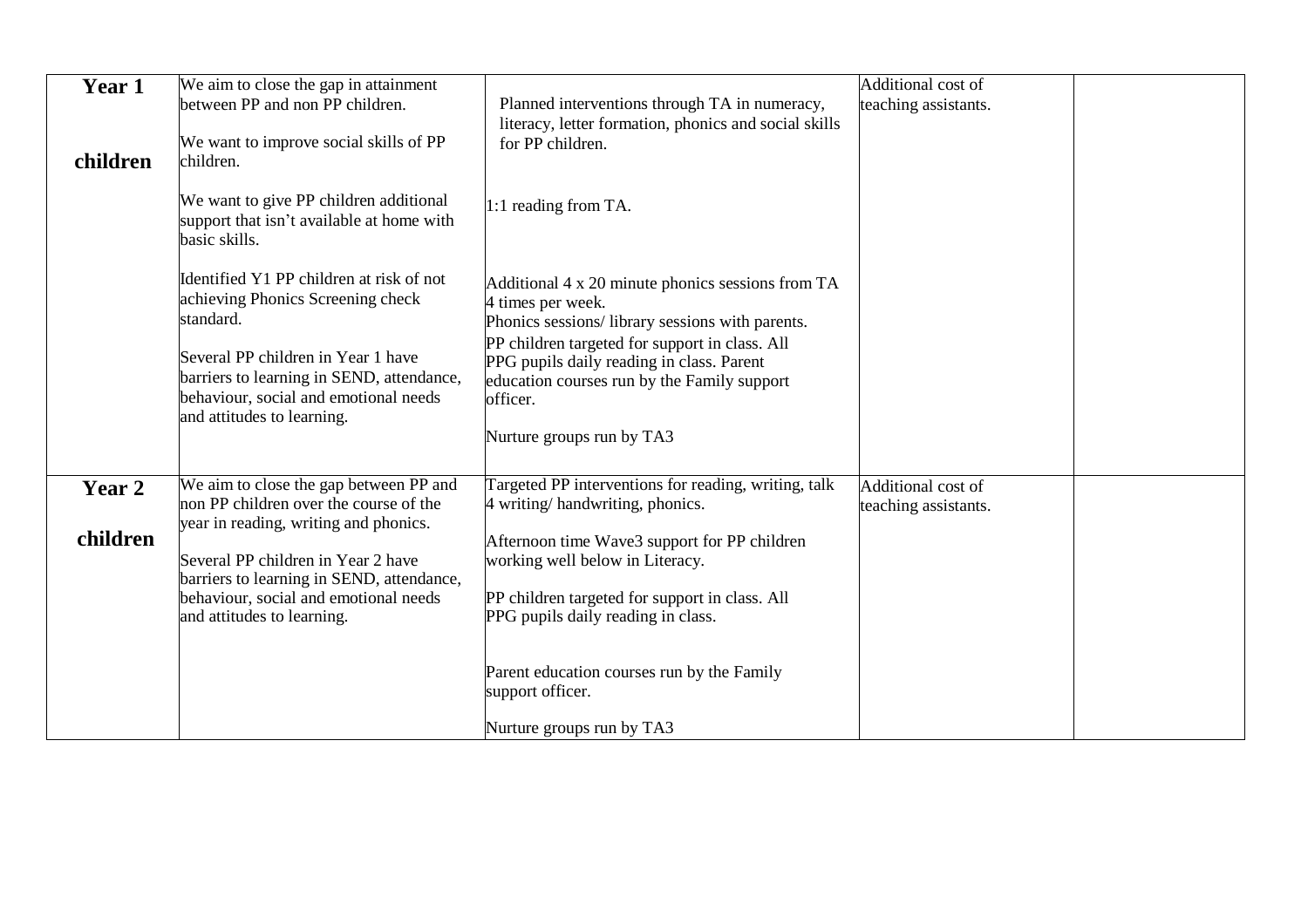| Year 3<br>children | Several PP children in Year 3 have barriers<br>to learning in SEND, attendance,<br>behaviour, social and emotional needs and<br>attitudes to learning.<br>We want to support those PP children who<br>aren't heard read regularly at home. | All PP children to receive 1:1 reading from TA.<br>TA to run reward system with stickers and reward<br>charts for PP children as incentives.<br>Some PP children will be accessing playworkers<br>and Family Support Worker support and will liaise<br>back with TA.<br>TA's to lead Wave 3 interventions<br>PP children targeted for support in class. All<br>PPG pupils daily reading in class.<br>Parent education courses run by the Family<br>support officer.<br>Nurture groups run by TA3<br>Fresh Start programme run by TA<br>Daily reading with all PPG | Additional cost of<br>teaching assistants.                                                          |  |
|--------------------|--------------------------------------------------------------------------------------------------------------------------------------------------------------------------------------------------------------------------------------------|-------------------------------------------------------------------------------------------------------------------------------------------------------------------------------------------------------------------------------------------------------------------------------------------------------------------------------------------------------------------------------------------------------------------------------------------------------------------------------------------------------------------------------------------------------------------|-----------------------------------------------------------------------------------------------------|--|
| Year 4<br>children | We want to eradicate gaps between PP<br>children and non PP children in<br>numeracy, writing, spelling punctuation<br>and grammar (SPAG).<br>We want to support those PP children who<br>aren't heard read regularly at home.              | Regular TA time for PP children for Dynamo<br>Maths, Lexia and Times Tables practice.<br>Intervention groups for reading, writing and maths<br>to meet the needs of all PP children including the<br>more able.<br>TA's supporting achievement of PP children in<br>lessons including the ore able to ensure all can<br>achieve in line with potential.<br>Fresh Start programme run by TA<br>Daily reading with all PPG                                                                                                                                          | Additional cost of<br>teaching assistants. Resources<br>and subscriptions to computer<br>programmes |  |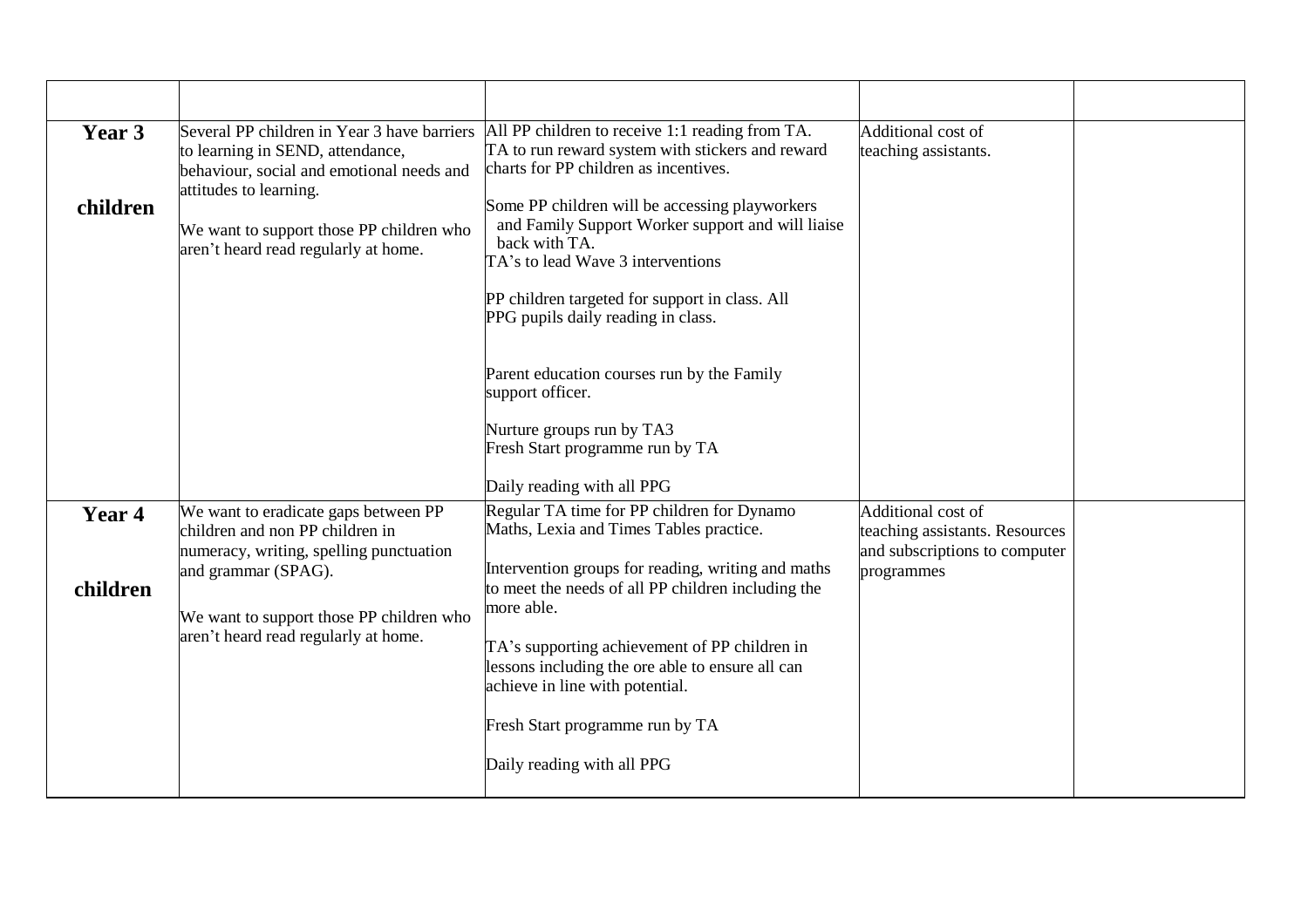| Year 5   | To develop reading, writing and phonics<br>skills in our PP children.<br>To support PP children who aren't heard | Daily PP intervention sessions for writing, reading<br>and phonic development.<br>Lunchtime homework club on Wednesday               |  |
|----------|------------------------------------------------------------------------------------------------------------------|--------------------------------------------------------------------------------------------------------------------------------------|--|
| children | read regularly at home and who don't get<br>support with homework.<br>To improve behaviour of PP children and    | lunchtime.<br>One to one behaviour support time                                                                                      |  |
|          | their attitudes to learning.<br>To improve the attendance of PP children.                                        | TA's supporting achievement of PP children in                                                                                        |  |
|          |                                                                                                                  | lessons including the ore able to ensure all can<br>achieve in line with potential.                                                  |  |
|          |                                                                                                                  |                                                                                                                                      |  |
| Year 6   | To develop age related expectations in<br>reading, writing and mathematics.                                      | To support PPG pupils with the curriculum.<br>Daily interventions and First Quality teaching.                                        |  |
| children | To ensure PP children are supported with<br>homework if this isn't available at home.                            | Homework club run in school at lunchtime.                                                                                            |  |
|          |                                                                                                                  | Study club for PPG pupils.                                                                                                           |  |
|          |                                                                                                                  | TA's supporting achievement of PP children in<br>lessons including the ore able to ensure all can<br>achieve in line with potential. |  |
|          |                                                                                                                  | Nurture group to manage and support the social,<br>emotional and mental health of the PPG pupils.                                    |  |
|          |                                                                                                                  |                                                                                                                                      |  |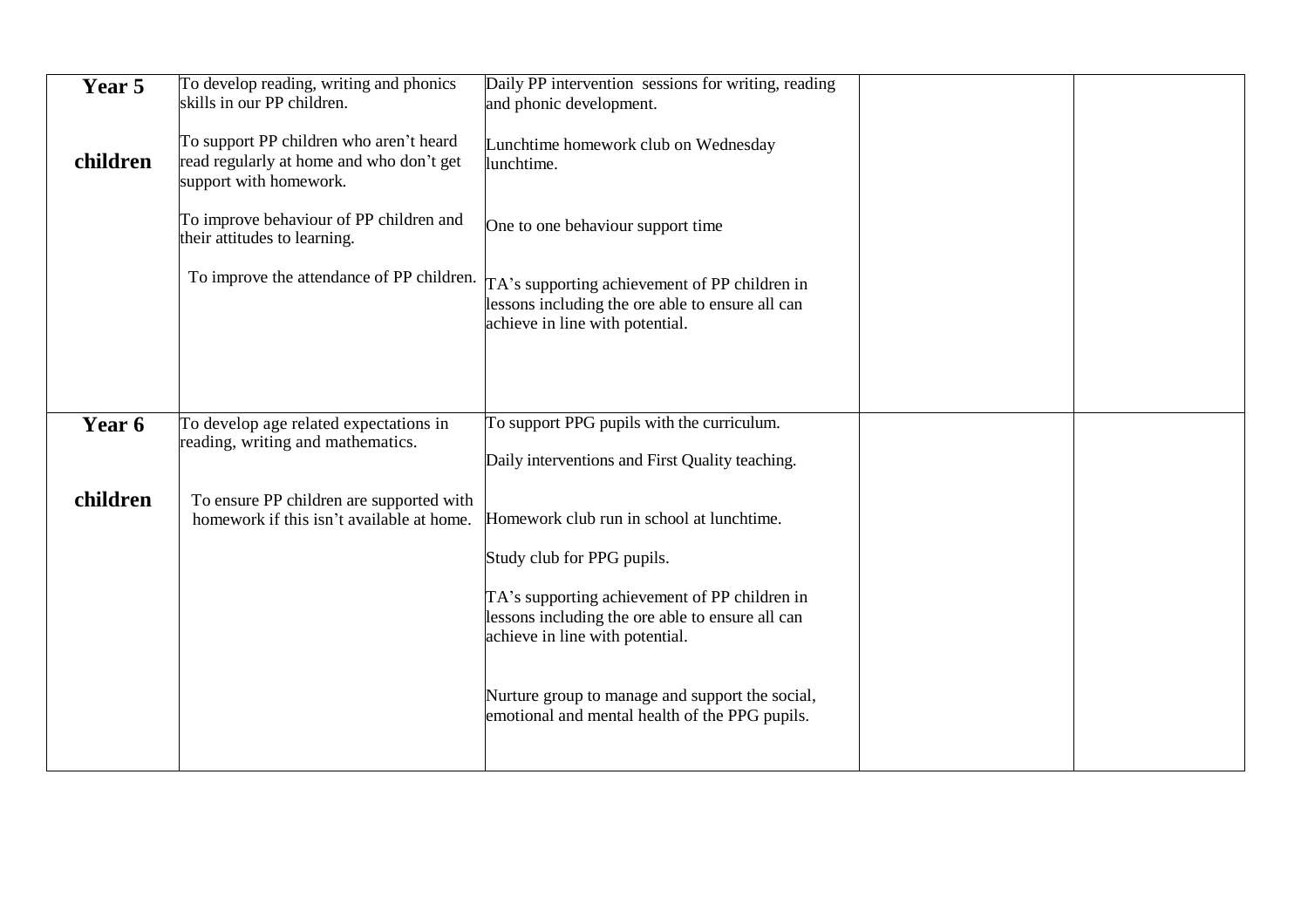|                                        | To support PP children who have social<br>and emotional needs so that they don't<br>become barriers to learning.                    | TA 1 to 1 support for these pupils. Also FSW<br>available.                                                                                             |  |  |
|----------------------------------------|-------------------------------------------------------------------------------------------------------------------------------------|--------------------------------------------------------------------------------------------------------------------------------------------------------|--|--|
|                                        | To ensure that all PP children make the<br>most progress possible.                                                                  | TA's run 1 to 1 and small group sessions supporting<br>PP children in class and at break times where<br>necessary in reading, writing and mathematics. |  |  |
|                                        |                                                                                                                                     |                                                                                                                                                        |  |  |
|                                        |                                                                                                                                     |                                                                                                                                                        |  |  |
| Additionality                          | To ensure that all Y6 PP children make<br>the most progress possible.                                                               |                                                                                                                                                        |  |  |
| in responding<br>to need.              | To respond to the needs of all PP children<br>in Reception to ensure that they achieve<br>at least in line with their peers at GLD. | Additional TA in Reception Summer Term                                                                                                                 |  |  |
|                                        | Small contingency to meet unforeseen<br>Need                                                                                        | £6,216                                                                                                                                                 |  |  |
| Total spend of TA support = $£210,037$ |                                                                                                                                     |                                                                                                                                                        |  |  |

**Grand Total for Pupil Premium Expenditure =** £78,760 **therefore additional £10,000 school improvement monies will need to be drawn down to meet the needs of PP children to supplement PP funding**